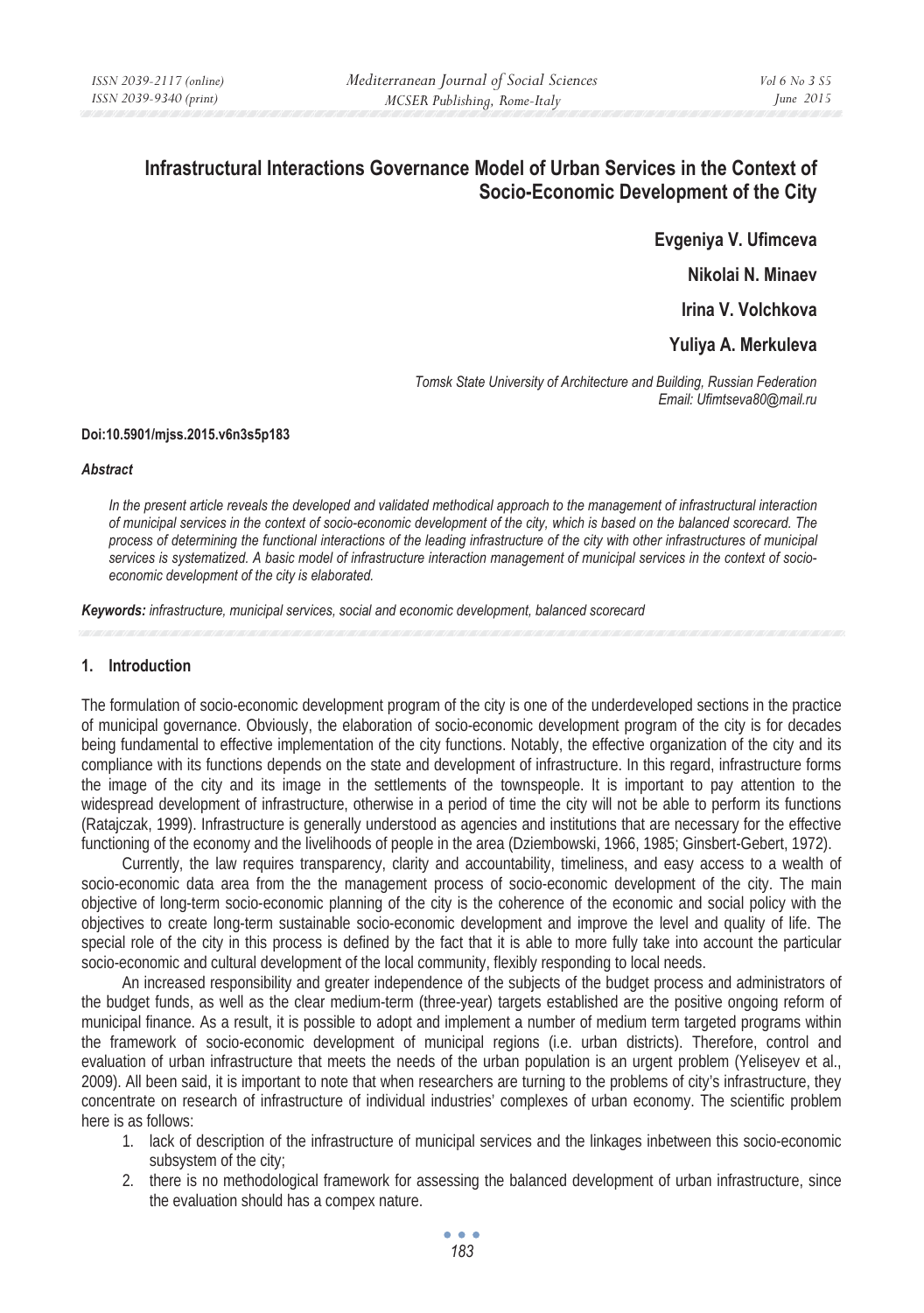| ISSN 2039-2117 (online) | Mediterranean Journal of Social Sciences | Vol 6 No. 3 S5 |
|-------------------------|------------------------------------------|----------------|
| ISSN 2039-9340 (print)  | MCSER Publishing, Rome-Italy             | June $2015$    |
|                         |                                          |                |

Thus, the vagueness pf the two notions mentioned above have a negative impact on the pace of development of urban infrastructure and does not enable to optimize their activities in a complex nature. The purpose of this study is to develop a theoretical and methodological approach to the governance of interactions of the municipal services infrastructure in the context of socio-economic development of the city which is based on the balanced scorecard.

## **2. Methodological Basis of the Study**

A number of scholars worldwide have devoted their research to the assessment of the effectiveness of infrastructure, among them are the works of N.V. Novikov, P.E. Animitsa, M.S. Weeds, W. Izard, L.N. Linkeytseva, D. Webster, L. Muller, A. Ginsbert-Gebert, and others. While many issues regarding the governance of urban infrastructure development under the current global socio-economic processes that have led to the emergence of new patterns and trends in the development of urban infrastructure governance research. Lack of full understanding of this issue affects the practical aspects of the designated problem (Ufimtseva, 2014).

To date, the economic literature most fully represents the criteria and methodology for assessing the effectiveness of the development of enterprises, regions and countries. The evaluation mechanism of an integrated infrastructure development of the city is least developed. As the level of infrastructure development and the effectiveness of its functioning have a significant impact on the state of the economy, which ultimately determines the quality of citizens' life, the main approaches to its assessment should be considered.

Animitsa and collagues (2009) propose typological comparison of regions. The comparison typology of regions is understood as the separation of different regions of the country into several homogeneous groups. These groups are being allocated on the basis of one or more most important criteria, attributes, relationships and organizational levels of both quantitative and qualitative data in order to identify, compare, and provide an ordered description (Animitsa et al., 2009).

Buryanov and Maksimov (2008) offer a simple scheme of comparative evaluation of the efficiency of the regional infrastructure complex functioning using the the potential analyzing method, being tested in an example of the municipality. The technique involves methods of complex and piecemeal (i.e. individual elements) evaluation. An integrated (i.e. complex) assessment is carried out for inter-municipal comparison and understanding of a particular situation of the region and urban districts on the general background. As part of this task, it is proposed to carry out the ranking method of the main indicators of socio-economic development: a) calculation of the average rating values of the main indicators of a complex infrastructure development of the region (i.e. the dynamics of population, household income, level of development of transport, the share of consumer expenditures, etc.) and the final rating for the entire list of indicators; b) ranging of rankings. Thus, this method justifies the grouping of the mentioned procedures in terms of infrastructure capacity of the territory or by the favourability of life quality. Systematic analysis over the years allows us to follow trends in changes of infrastructure capacity of the territory as a whole, as well as its components. The item-score is used in a detailed study of a particular municipality. It operates over a wide range of indicators and is held for an indepth research, affecting all levels of study: the region as a whole, the villages and settlements. Important procedure of the piecemeal evaluation is the selection of indicators.

While selecting a list of indicators it is important to consider the credibility and availability of indicators, as well as the ability to reflect the specific features of the object of analysis it its fullness and adequatecy (Burian and Maksimov, 2008).

From our point of view, the positive aspect is that this method is simple enough to use, as available statistics is being used in the evaluation process. However, the results will enable an objective assessment of the comparative analysis of the municipality and the region as a whole. Since the development of each region is defined by the specificity of its geographic location, industry specialization and localization, a simple comparative assessment of infrastructural components of the region will not enable regions to develop an adequate mechanism for the formation and development of the infrastructure complex a particular city.

The most famous of the analysis was proposed by W. Izard. The purpose of this analysis is not as much to identify sectors that can make the most of the rich resources of the area, but in determining which of them will lead to the diversification of the economic base. This analysis is necessary to identify possible areas of regional development, which were previously dominated by secondary industries or small businesses, or both simultaneously. The objective of the analysis is to examine trends in the development directions of one or more industries based on raw materials or markets. In order to obtain quantitative information, W. Izard (1966) proposes to use the coefficients of localization. They provide the basis for pre-selection and promotion of various sectors in the region. Low coefficients indicate a relatively low concentration of the industry in geographical terms, and hence that it is suitable for placement in areas seeking to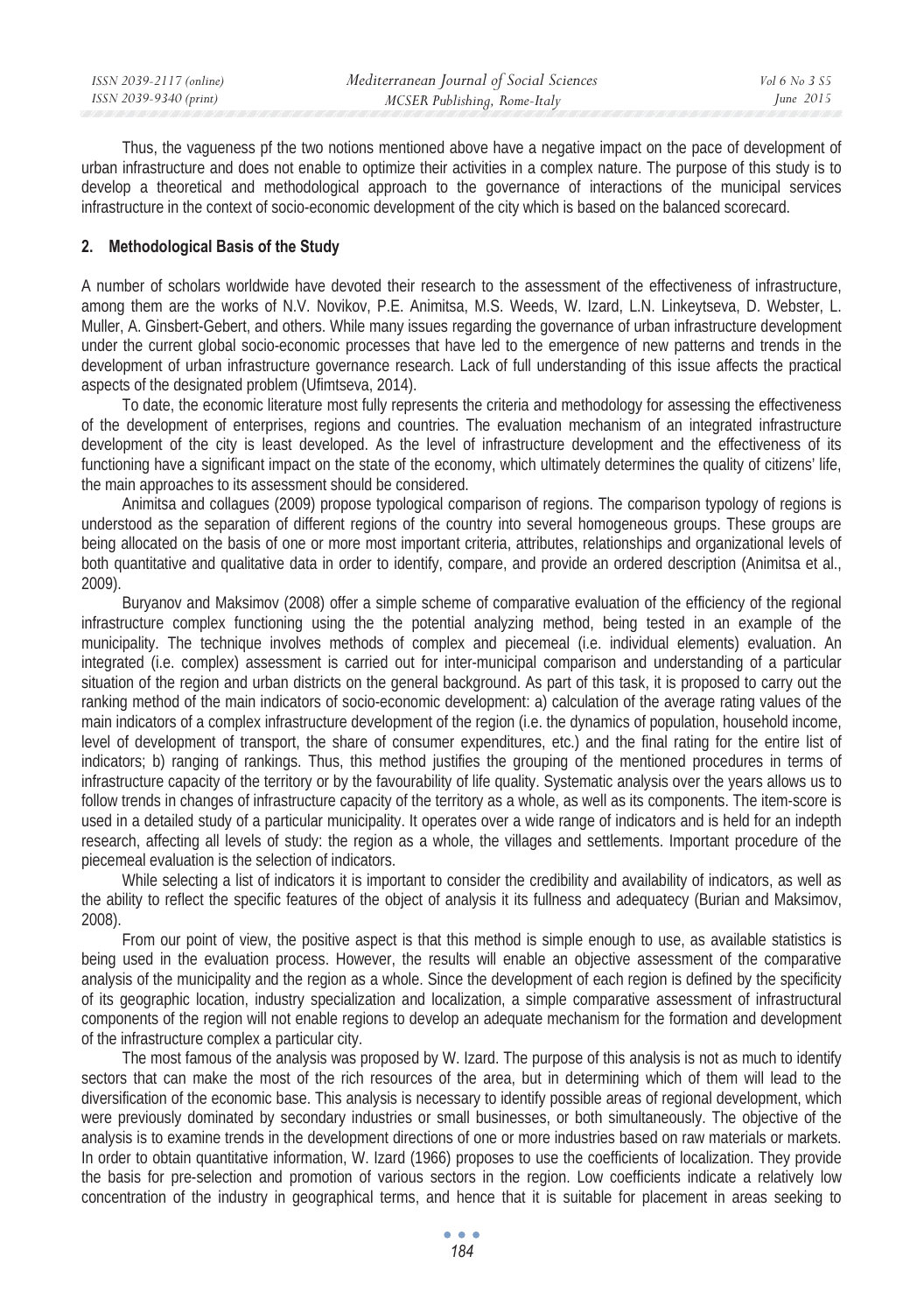| ISSN 2039-2117 (online) | Mediterranean Journal of Social Sciences | Vol 6 No 3 S5 |
|-------------------------|------------------------------------------|---------------|
| ISSN 2039-9340 (print)  | MCSER Publishing, Rome-Italy             | June $2015$   |

diversify. The main feature of the coefficients of localization – the possibility of comparing the percentage of distribution of the two parameters in the area-section (Izard, 1966).

In order to assess the socio-economic development of the region, Lineytseva (2006) suggests using a method based on an integrated (multi-factor) evaluation. An integrated assessment of the level of socio-economic development of regions begins with the formation of the system of partial indicators that should meet the following requirements:

- − characterize various aspects of socio-economic development of the region;
- − not be dependent on each other (i.e. the correlation coefficients between each pair of indicators should be minimal);
- − indicators should be the relative values.

Next, we calculate the normalized values of these parameters for each region. Coefficients of factor's significance of particular indicators of socio-economic development of the region are first being transformed into a rank. Then, the amount of the transformed ranks is calculated. After the conculation been made, the regions are ranked by descending integral coefficient by the level of socio-economic development, either ascending depending on the formula selected for the calculation (Lineytseva, 2006). This technique is most applicable for the assessment of infrastructural complex of the region, but not the city.

The methodology developed by the authors under the supervision of J. Kalyuzhnova is being based on the Competitiveness Index, determined by two main parameters – general competitiveness parameter and the competitive advantage parameter. The general competitiveness index is based on the elimination of the arithmetic mean of 12 partial indices, calculated on the basis of particular indicators. Among individual indicators chosen are: the volume of GDP per capita, share of exports in gross regional product, GRP growth rates, labor productivity, wage capacity, the return on fixed assets, the density of paved roads, the investment per capita, share of employment in research and in the field of information, the number of small businesses per 10 thous.pers., financial security per capita (Kalyuzhnova, 2003). In our opinion, the list of indicators is ambiguous, as for the evaluation of infrastructure advantages the railways, airports are no less important that using only the density of roads. The standard of living is estimated by using the gross regional product per capita, but not the level of development of education and health in the region, housing provision and others is taken into account.

Grincell and Kostyleva (2003) encourage using ranking method and the method measuring the potential of the territory. The first one iplies using the rank score for a group of characterizing geographic location and socio-economic development of regions (23 indicators), which allows us to estimate the overall socio-economic situation of the region in the space of the country. In this procedure, there are three groups of parameters subdivided: the socio-economic assessment of the competitiveness level, the level of specialization of the region, the evaluation of the profile of the region's share of production of certain types of industrial products in total Russian production. The second approach is based on the measurement of territorial capacity: resource, financial, environmental and institutional. From our point of view the downside is that the assessment of the potential is represented abstractly without specific description of the calculation of these parameters.

International Institute for Management Development proposes to use four groups of factors: the economic situation, the effectiveness of state regulation, the performance of the business and infrastructure. In each of the four groups, a large number of indicators are being used. For example, as to assess the economic situation a total number of 77 criteria being used, to assess the infrastructure – 95 criteria.

International organizations estimate the degree of regional development using integrated indicators. These indicators can be taken to assess the level of development of social infrastructure in the region, as being meaningfully linked. One such indicator is the Human Development Index, developed in the framework of the "Development Programme" of the UN. It ranks countries on the scale from zero to one. Three indicators of economic development are being used for the calculations: life expectancy at birth, intellectual potential (i.e. adult literacy and mean years of schooling), the value of the per capita income in purchasing power of the currency and reduce the marginal utility of income (SSRN, 2000; 2005; 2008).

In determining the integral index in the evaluation on the basis of statistical indicators, each author offers own set of indicators (Haughton & Sirin, 2004; Parkinson, 2003; Webster & Muller, 2000). The techniques differ in the amount and composition of the investigated groups of indicators. At the same time there are common elements, as a rule, methods include evaluation of different types of potential of the territory, the investment attractiveness, efficient use of the resource base, the standard of living of the population.

Authors such as Burak (2009) and Zotov et al. (2008) rightly argue in their designs, that the methods of regulation of social and economic relations in large cities should be based on a combination of scientific research, considering the urban economy as a complex socio-economic system. Such regulation must be based on "soft" change of the relationship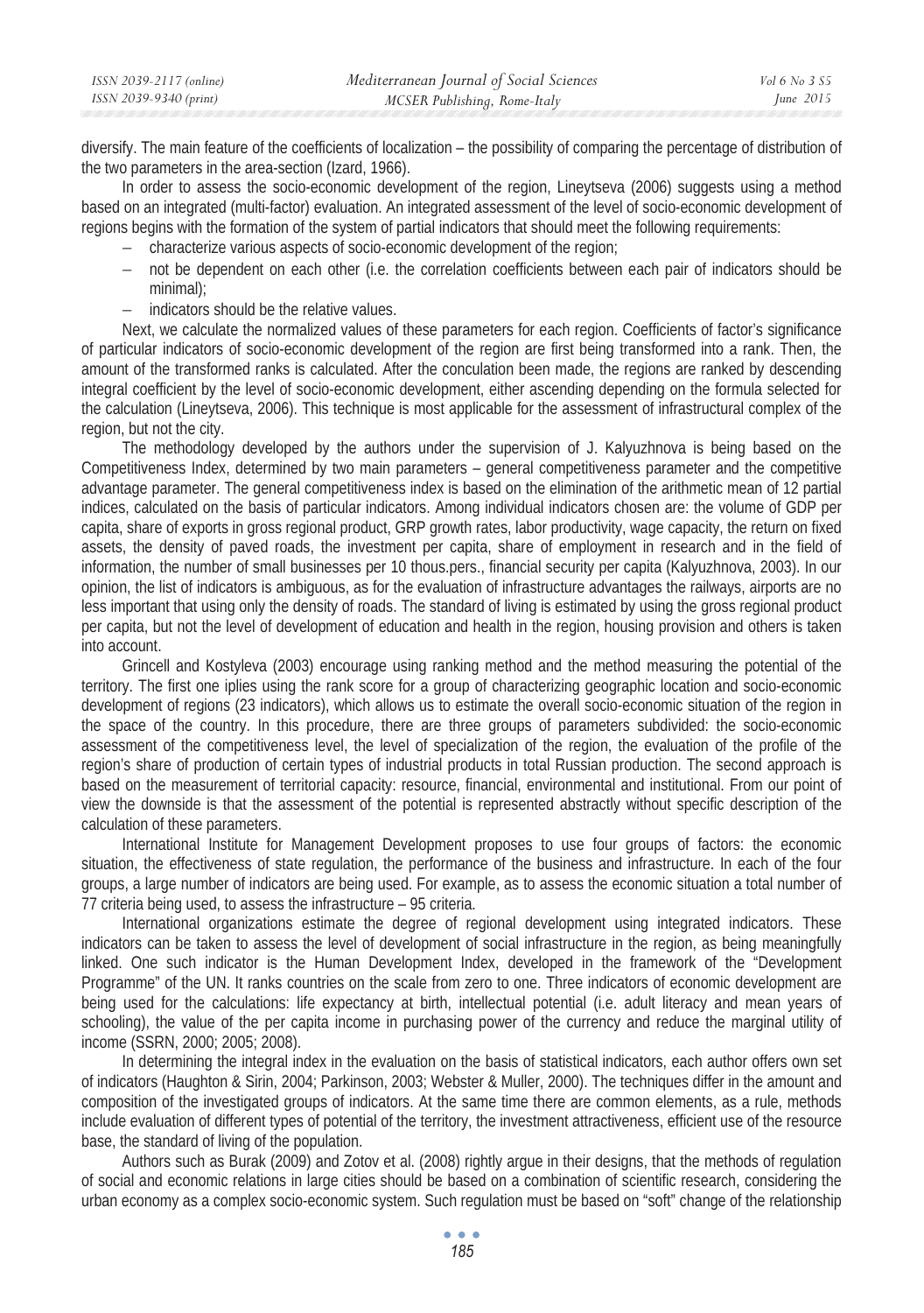| ISSN 2039-9340 (print)<br>MCSER Publishing, Rome-Italy | ISSN 2039-2117 (online) | Mediterranean Journal of Social Sciences | Vol 6 No. 3 S5 |
|--------------------------------------------------------|-------------------------|------------------------------------------|----------------|
|                                                        |                         |                                          | June $2015$    |

between the structural elements of the system by agreeing on liability based on the fact that the interests and responsibilities of interacting systems of municipal market must be balanced.

Zotov and colleagues (2008) notes that with regard to the specifics of housing and communal services market can be considered as a sphere of demand and supply formation of products and services to businesses and organizations of utility services. Given that supply and demand in the field of such services and products cannot be found in other markets, the market for municipal services has such properties as monopoly and independence. Needs of the population, as well as companies and organizations in the utility services determine the utilities supply and demand. At the same time, this market is closely related to repair and construction business, labor market, and construction materials markets. There is also a direct reference to the investment market. In our view, this approach is best suited to evaluate the effectiveness of the city's infrastructure and management decisions, but not adequately covered in the scientific literature, especially in relation to the assessment of infrastructural interaction of the city.

Thus, a review of the main approaches to the study and evaluation of infrastructural complex of the territory has determined that the proposed approach and toolkit enable to evaluate and explore the trends of infrastructural development at the macro level, i.e. the economic development of the region or country. This in turn does not reflect the infrastructural components and the socio-economic development of the city. In this regard, is urgent to develop a methodical approach to the governance of infrastructural interactions of municipal services in the context of socioeconomic development of the city.

## **3. Methodical Approach to the Effective Development of Urban Infrastructure**

Figure 1 graphically represents a methodical approach to the governance of infrastructural interactions of municipal services in the context of socio-economic development of the city, which is based on the Balanced Scorecard (BSC). The BSC includes four components: customer, financial, internal processes and learning (i.e. development, innovation), taking into account both financial and non-financial indicators (see Kaplan and Norton, 1996).



**Figure 1.** Methodical approach to governance of infrastructural interactions of municipal services in the context of socioeconomic development of the city based on the balanced scorecard

The proposed methodical basis build upon the balanced scorecard allows to present data from disparate infrastructural sources into a single structure of calculations, which will provide the necessary transparency of the city's infrastructure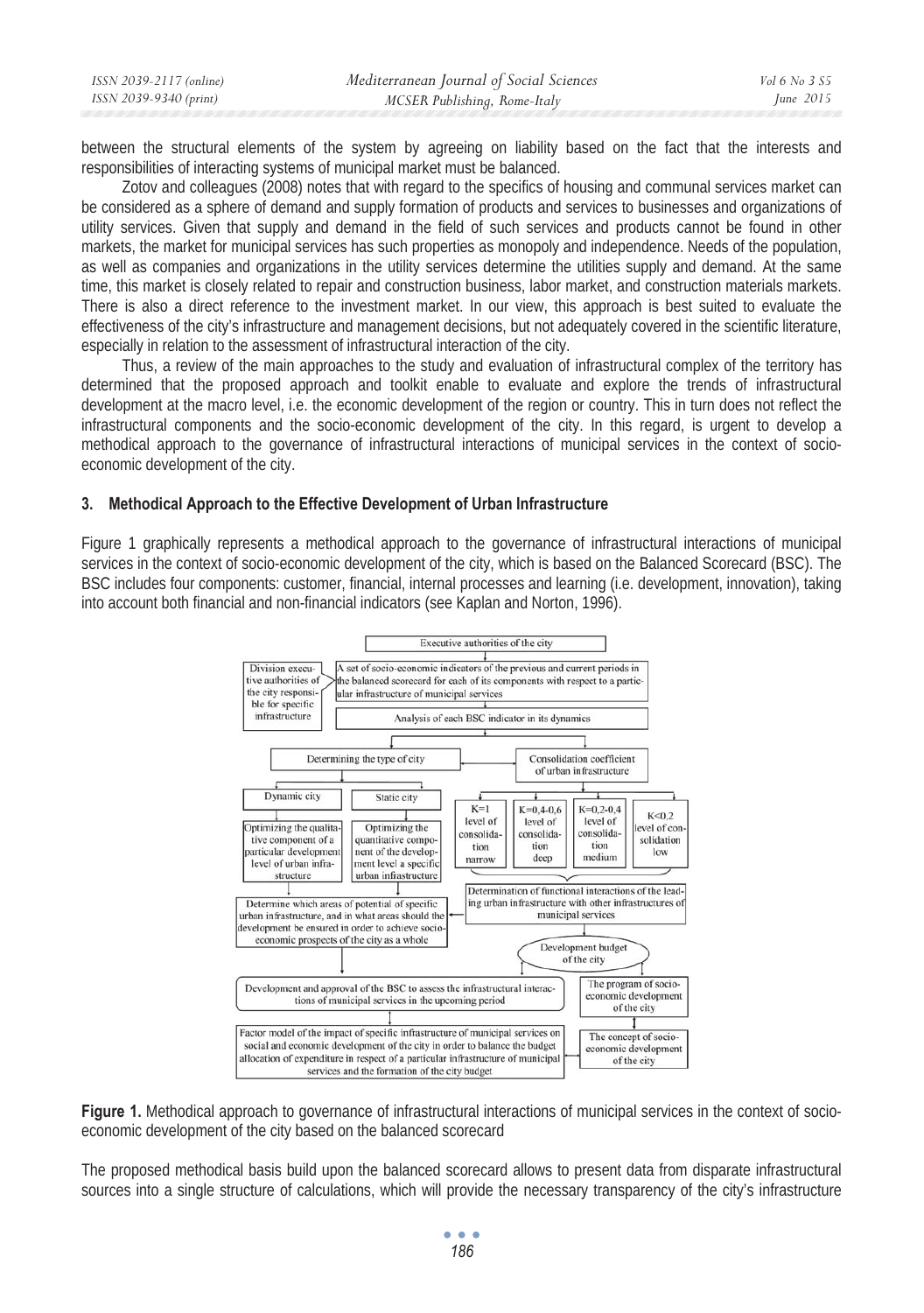| ISSN 2039-2117 (online) | Mediterranean Journal of Social Sciences | <i>Vol</i> 6 No 3 S5 |
|-------------------------|------------------------------------------|----------------------|
| ISSN 2039-9340 (print)  | MCSER Publishing, Rome-Italy             | June $2015$          |

development for decision-making process by the executive authorities of the city. We shall justify the major points of the methodological approach to the governance of infrastructural interactions of the municipal services in the context of socio-economic development of the city based on the BSC.

Step one. Consolidate a set of socio-economic indicators of the previous and current periods in the balanced scorecard for each of its components with respect to a specific infrastructure of municipal services by the departments of the executive authorities of the city, responsible for specific infrastructure. It is required for the formation of a single calculation base.

Step two. The analysis of each indicator of the BSC in its dynamics. This is required for a clear understanding of the current state of development of the infrastructure of the city in relation to the previous periods.

Step three. Calculation of the consolidation of the urban infrastructure in order to determine the leading infrastructure of the city. The consolidation coefficient of urban infrastructure is determined by the following formula

$$
K_{\rm CC} = \frac{100}{y_{\rm C}(2i-1)}
$$

with  $^{K_{\text{CC}}}$  consolidation coefficient of urban infrastructure,  $^{y_{\text{C}}}$  the share of infrastructure in total economic turnover of the city,  $\it \it \rm i$  – the serial number of economic turnover of the relevant urban infrastructure in the rank.

Step four. Determination of functional interactions of the leading urban infrastructure with the rest of municipal services infrastructure. This is necessary because the largest share of urban infrastructure is fairly broad and universally significant, respectively. The functional interaction of the leading urban infrastructure with the rest of the city's infrastructure refers to the implementation of functions by the governance subjects of the leading infrastructure that, in turn, affects the creation of the necessary framework conditions for the normal functioning of all other economic agents of the city and establish relationships between governance subjects in the sphere of municipal services.

Step five. Determining the type of city. We propose to use two basic concepts, the "dynamic city" and the "static city". The concept of "dynamic city" refers to the level of development of the city, characterized in relation to the previous period of active growth in production, population, decrease in unemployment and stable ecological situation. The concept of "static city" refers to the level of development of the city, characterized with respect to prior periods of fixed or reduced production, population, increased unemployment and tight ecological situation. The main criteria for classifying the city to a certain type is to evaluate a range of indicators over the 10-20 years period. Such as: the level of production volumes; the rate of unemployment; the population of the city; the state of the environmental situation; the level of business development; the volume of investments in fixed assets. The "static cities" are the cities that over the last 10-20 years' period demonstrate a reduction of 10% or more, as well as showing the growth dynamics within the city as unchanged or negative.

After classifying the city to the appropriate type, decision is being made towards its development path. In dynamic city defined by the active internal social and economic development processes, it is proposed to optimize the qualitative component of the level of development of a particular infrastructure. In a static city, chatacterized by the inactivity of domestic social and economic development processes, it is proposed to optimize the quantitative component of the level of development of a particular infrastructure.

Step six. Combining the results of the steps 3-5, and identifying the potential areas of specific infrastructure of the city, and the optimal development path to achieve socio-economic prospects of the city as a whole.

Step seven. Development and approval of BSC to assess the infrastructural interactions of municipal services in the upcoming period.

Step eight. Building the factor model of the impact of specific infrastructure of municipal services on social and economic development of the city in order to balance the budget allocation of expenditure in respect of a particular urban services' infrastructure and the formation of the profitable part the city budget. This factor model is based on the economic dependence of the turnover of specific municipal services infrastructure and the revenue side of the city budget with the construction of the equation of the trend and outlook for 3-5 years.

Step nine. The results of all the eight steps are to be considered when developing the concept of socio-economic development of the city, being the basis of the socio-economic development program.

Step ten. Implementation of the program of socio-economic development of the city, which includes the drafting, review and approval of the budget of the city. Approval of the city budget has be done while considering the steps 7-8 of this methodological approach.

Figure 2 graphically depicts the basic governance model of infrastructural interactions of municipal services in the context of socio-economic development of the city.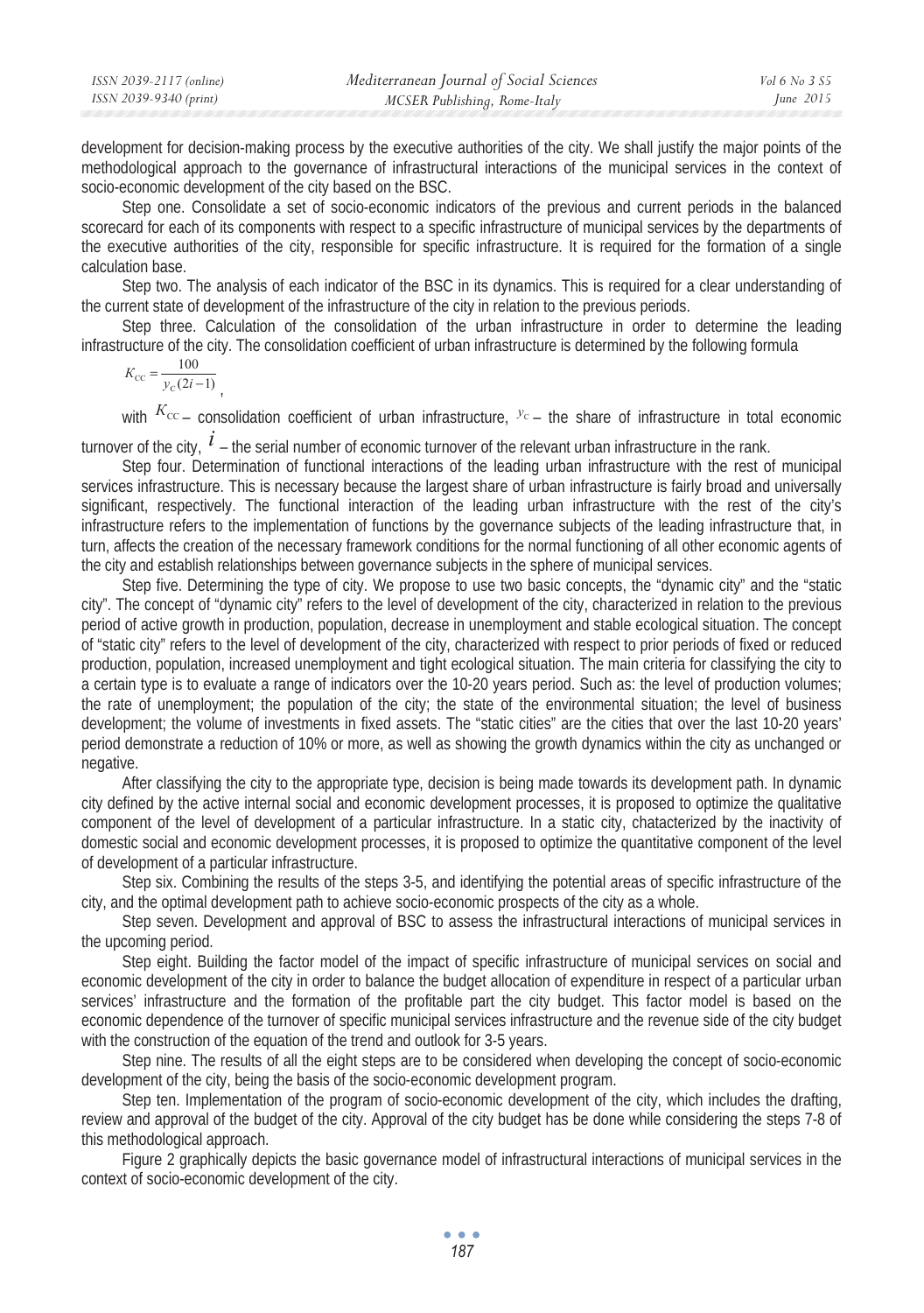

**Figure 2.** Basic governance model of infrastructural interactions of municipal services in the context of socio-economic development of the city

## **4. Conclusion**

The present study proposes a solution to the problems outlined above by the use of the author's governance model infrastructural interactions of municipal services in the context of socio-economic development of the city, focused on changing the conditions arising in its infrastructural sphere.

Summarizing the main provisions of the study, the following conclusions are to be made. Using the developed methodical approach to the governance of infrastructural interactions of the municipal services enabled to explore the complex dynamic objects (i.e. infrastructure of the city); consider possible development path of a particular infrastructure of the city; develop a balanced budget for the urban development while considering the indicated factor model. The proposed governance model of infrastructural interactions of the municipal services is able to solve the problem of ensuring the transparency of complex infrastructure of the city, icrease the expenditure efficiency, improve the organization of the infrastructural complex of the city in the context of harmonization of work and improve the quality of socio-economic development.

## **References**

Animitsa, P. E., Novikova, N. V., & Khodus, V. V. (2009). Typology as a method of studying the socio-economic development of the region. *Proceedings of the Ural state University of Economics*, 23(1), 52-59.

- Burak, P. I. & Roslyak, Y.V. (2009). *Fundamentals of the big city economy*. Moscow: Economics.
- Burian, M. S., & Maksimov, A. A. (2008). Experience in assessing social capacity of municipalities. *Economic and social changes: facts, trends, forecast*, 2, 96-106.

Dziembowski, Z. (1966). Pojecie infrastruktury i jej charakterystyka. *Miasto*, 2.

- Dziembowski, Z. (1985). Infrastruktura jako kategoria ekonomiczna. *Ekonomista*, 4–5, 725–739.
- Ginsbert-Gebert, A. (1972). *Infrastruktura i jej rola w rozwoju miast*. Gdansk.
- Grincell, B. M., & Kostyleva, N. E. (2003). *The most important factors for increasing the competitiveness of regions*. St. Petersburg. [Online] Available: http://www. regionforum.ru/forum/materials (February 04, 2015).
- Haughton, J., & Sirin, C. (2004). *BHI Metro Area and State Competitiveness Report*. Boston, MA: Beacon Hill Institute at Suffolk University.

Izard, W. (1966). *Methods of regional analysis: an introduction to the science of regions*. Moscow: Progress.

Kalyuzhnova, N.Ya. (2003). *Competitiveness of Russian regions in the context of globalization*. Moscow: TEIS.

- Kaplan, R. S., & Norton, D. P. (1996). Using the Balanced Scorecard as a Strategic Management System. *Harvard Business Review*, January-February, 75-85.
- Lineytseva, L. N. (2006). Integral assessment of the level of socio-economic development of the region. *Vestnik of Tomsk state University*, 7, 42–44.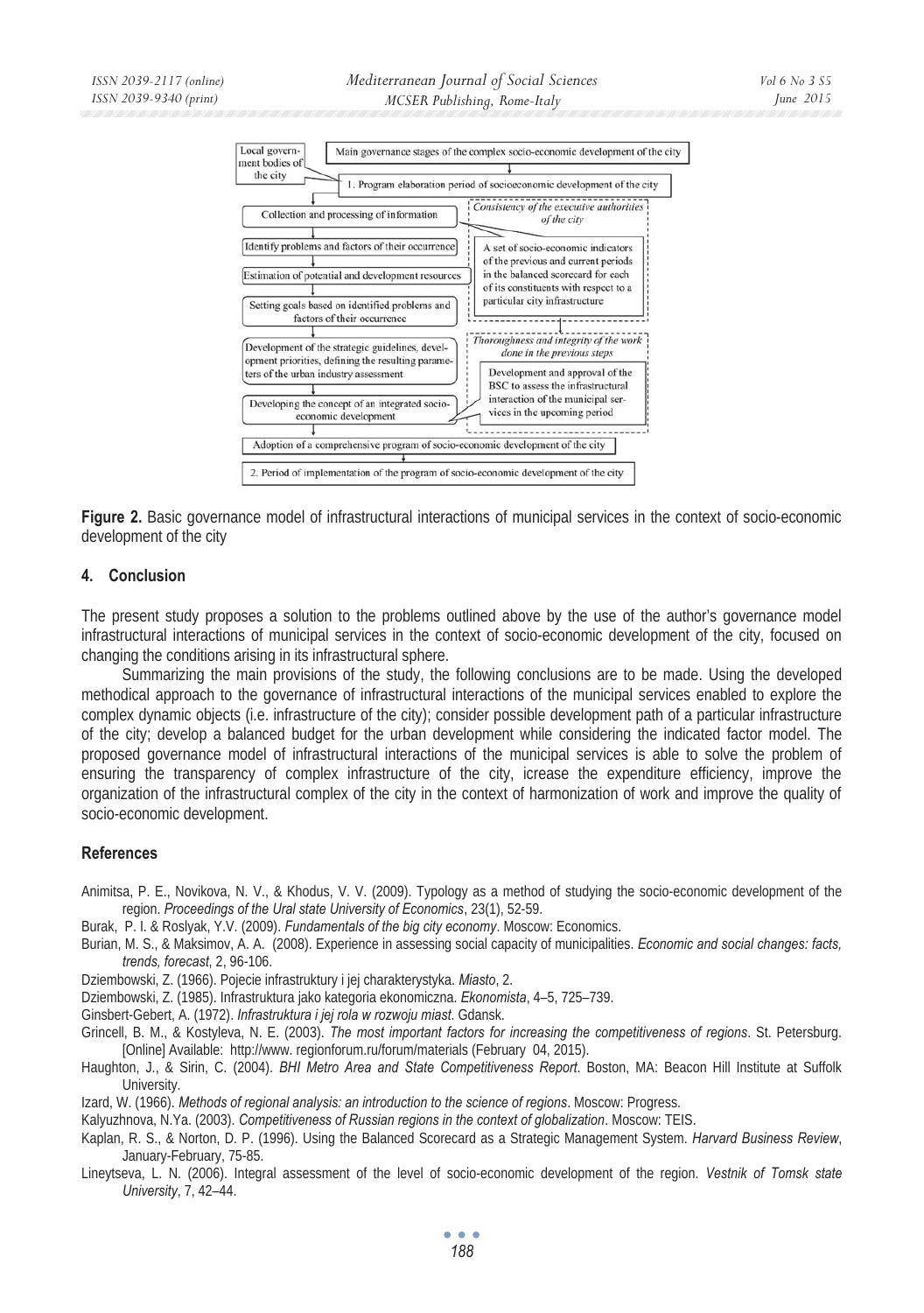Parkinson, M., Hutchins, M., Simmie, J., Clark, G., & Verdonk, H. (2003). *Competitive European Cities: Where do the Core Cities Stand? A report to the Office of the Deputy Prime Minister*. London. [Online] Available: http://www.vrm.ca/documents/competitive.pdf (February 04, 2015).

Ratajczak, M. (1999). *Infrastruktura w gospodarce rynkowej*. Poznan: Wydawnictwo Akademii Ekonomicznej w Poznaniu.

SSRN (2000). *The Social Rate of Return on Infrastructure Investments*. [Online] Available: http://papers.ssrn.com/sol3/papers.cfm? abstract\_id=630763 (February 04, 2015).

SSRN (2005). *The Social Return to Infrastructure Investments Using Interregional Price Gaps: A Natural Experiment*. [Online] Available: http://papers.ssrn.com/sol3/papers.cfm?abstract\_id=871167 (February 04, 2015).

SSRN (2008). *Social Infrastructure: A Key Factor In Harnessing Demographic Dividend*. [Online] Available: http://papers.ssrn.com/sol3/ papers .cfm?abstract\_id=1079612 (January 31, 2008).

Ufimtseva, E. V. (2014). The study of urban infrastructure facilities in terms of regional socio-economic processes*. Economic Revival of Russia*, 2, 85–92.

Yeliseyev, A. M., Volchkova, I. V., & Podoprigora, Yu.V. (2009). Problems of interindustry interactions in the context of economic development of territories (on the example of the Siberian Federal federal District). *Scientific and technical sheets of the St. Petersburg state polytechnical university. Economic sciences*. *St. Petersburg State Polytechnical University Journal. Economics*, 6–2 (90), 40–44.

Zotov, V. B, Baboon, R.V., & Kirillova, A. N. (2008). *The system of municipal management*. St. Petersburg: Peter Press.

Webster, D., & Muller, L. (2000). *Urban competitiveness assessment in developing country urban region: the road forward*. Washington D.C.: INFUD.